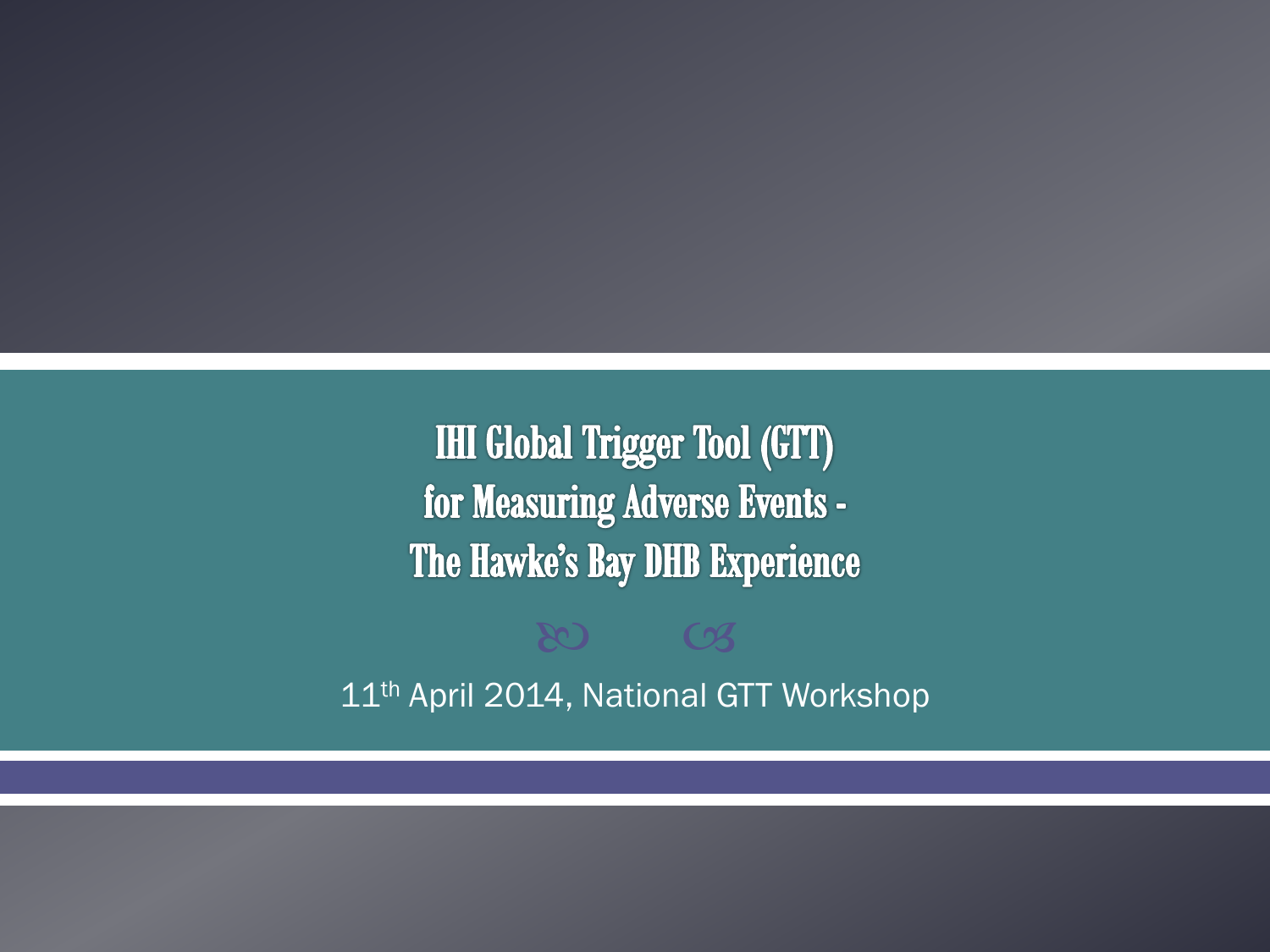# Hawke's Bay GTT Team

Penny Pere, Service Improvement Manager, GTT Coordinator

John Gommans, Chief Medical Officer, Programme Sponsor

David Gardner, Physician

Ben Robertson, Pharmacist

Barb Ryan, Quality & Risk Coordinator

Sue Sinclair, Clinical Audit Coordinator

Mike Connolly, CNS Mental Health

Janine Palmer, CNS Renal

Alison Wallis, CNS Orthopaedics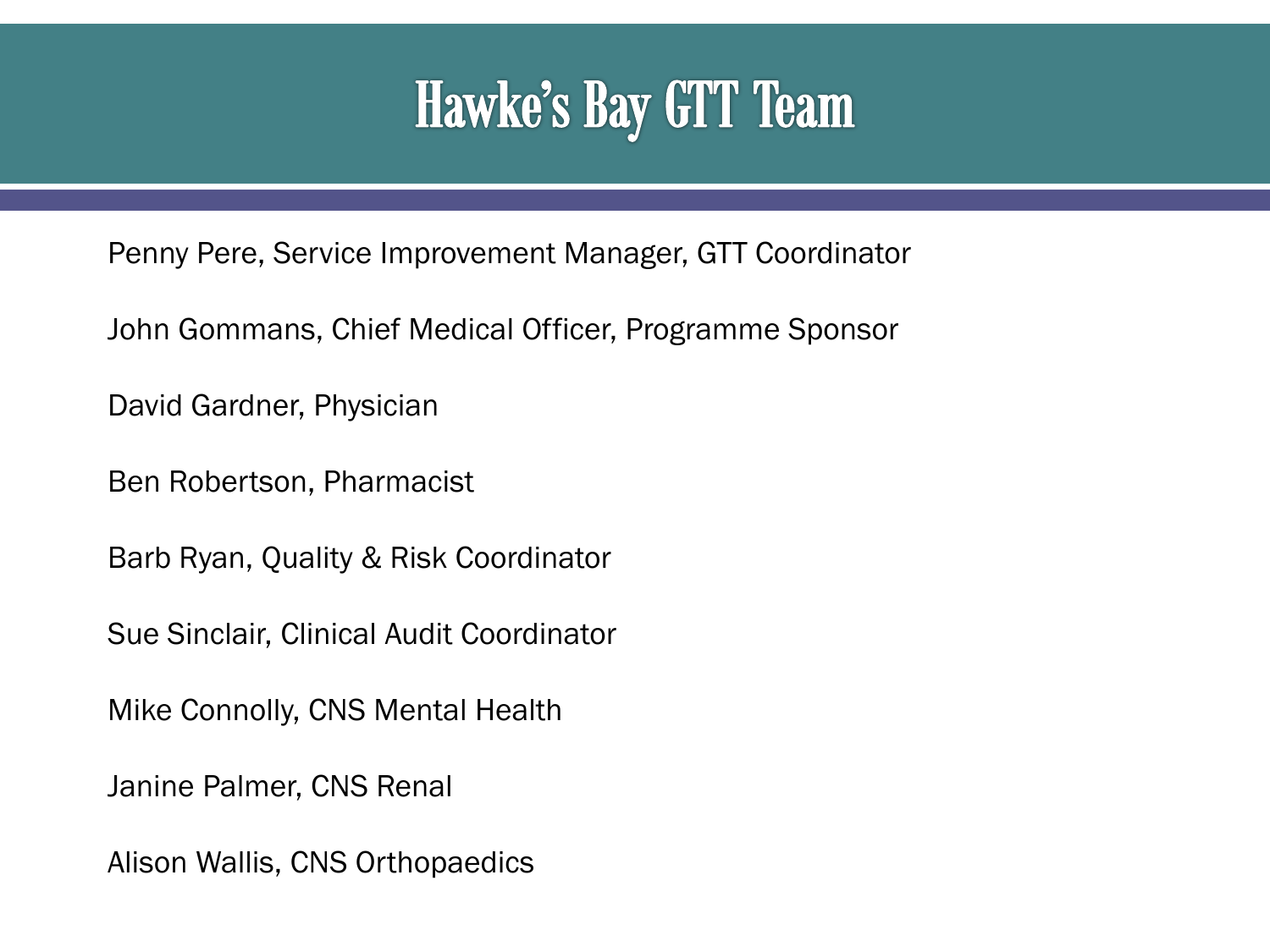

- 354 files reviewed over 18 month period
- so 160 adverse events
- 5 severe events categories G, H and I
- so 33 adverse events prior to admission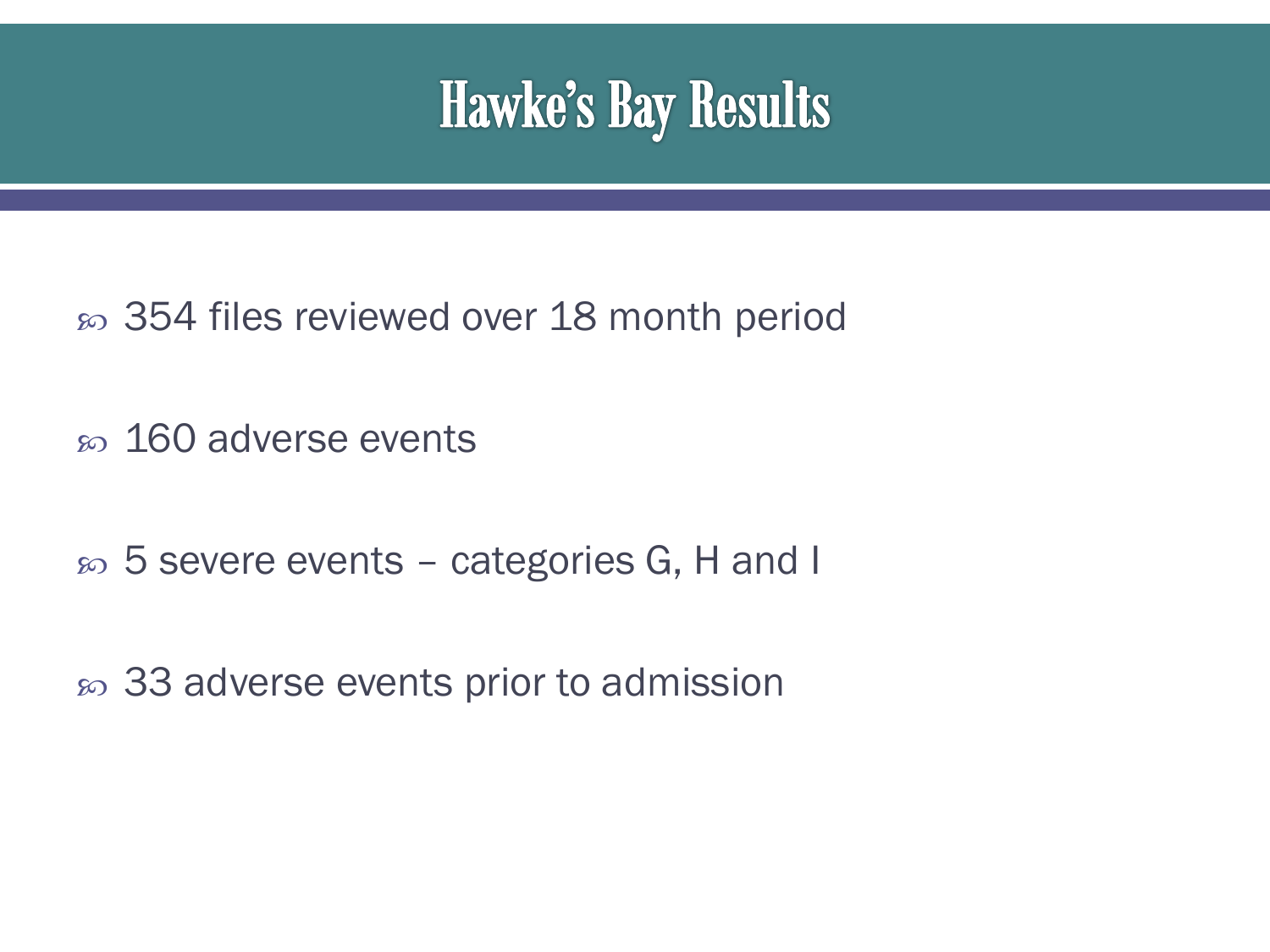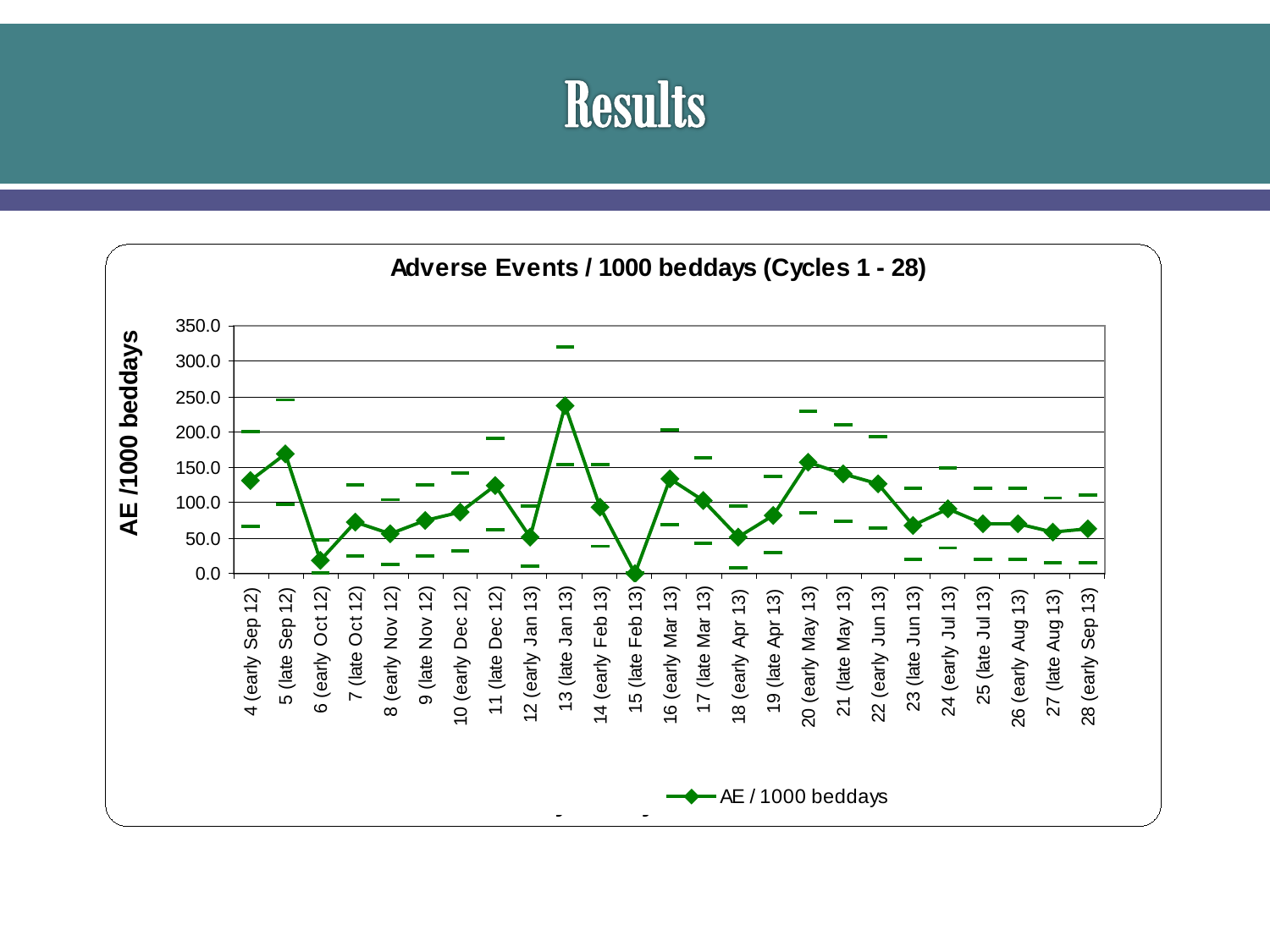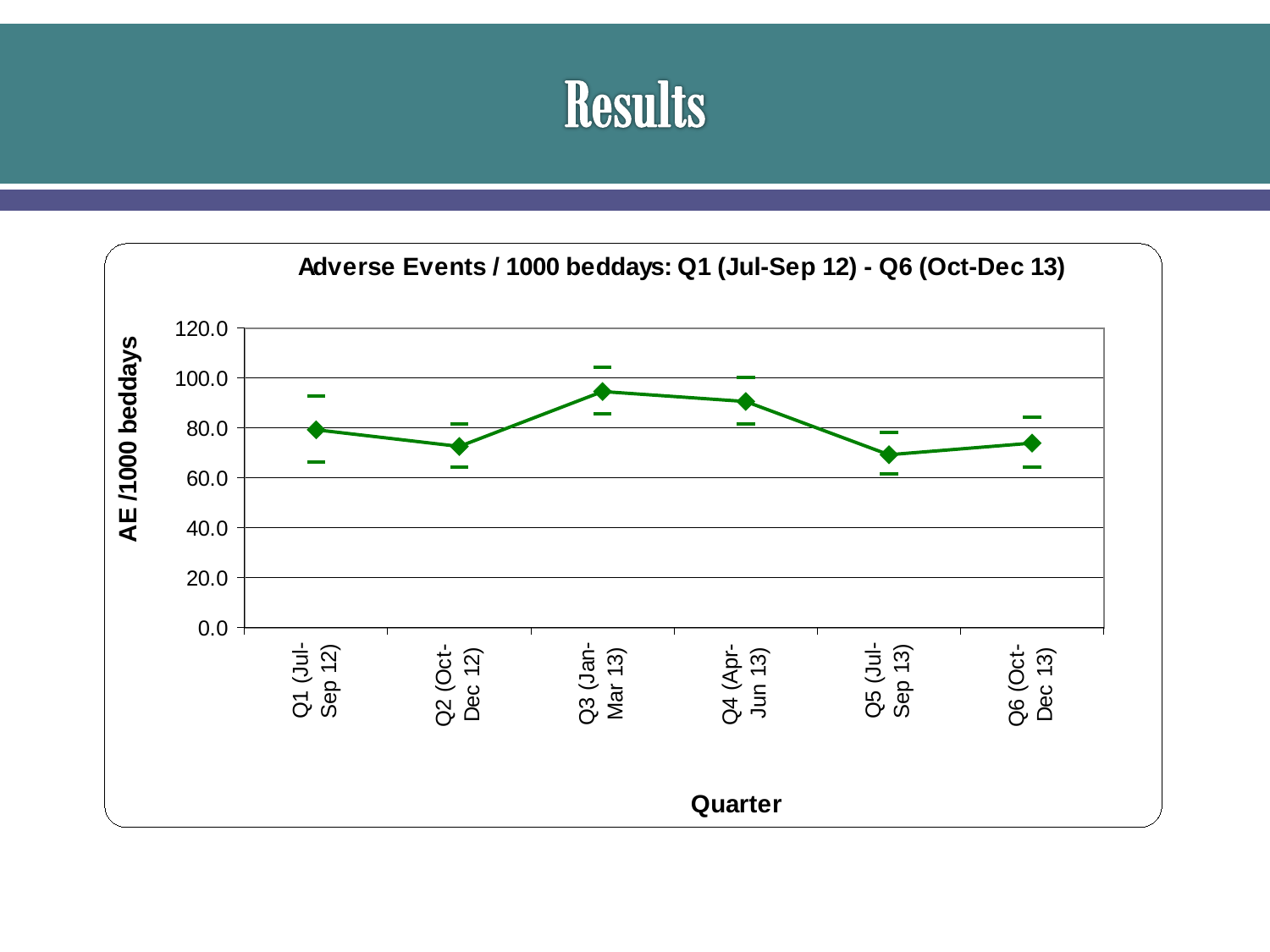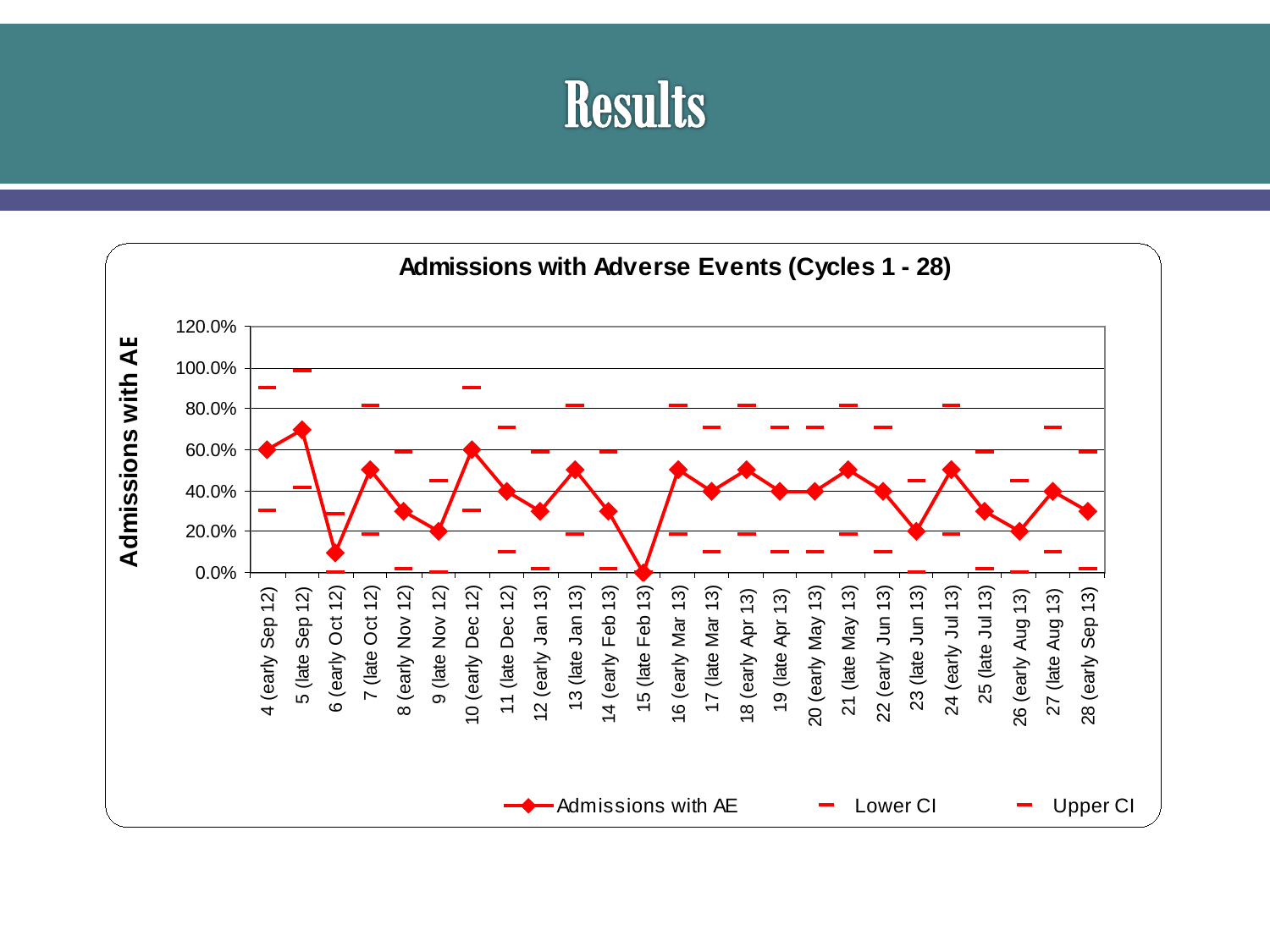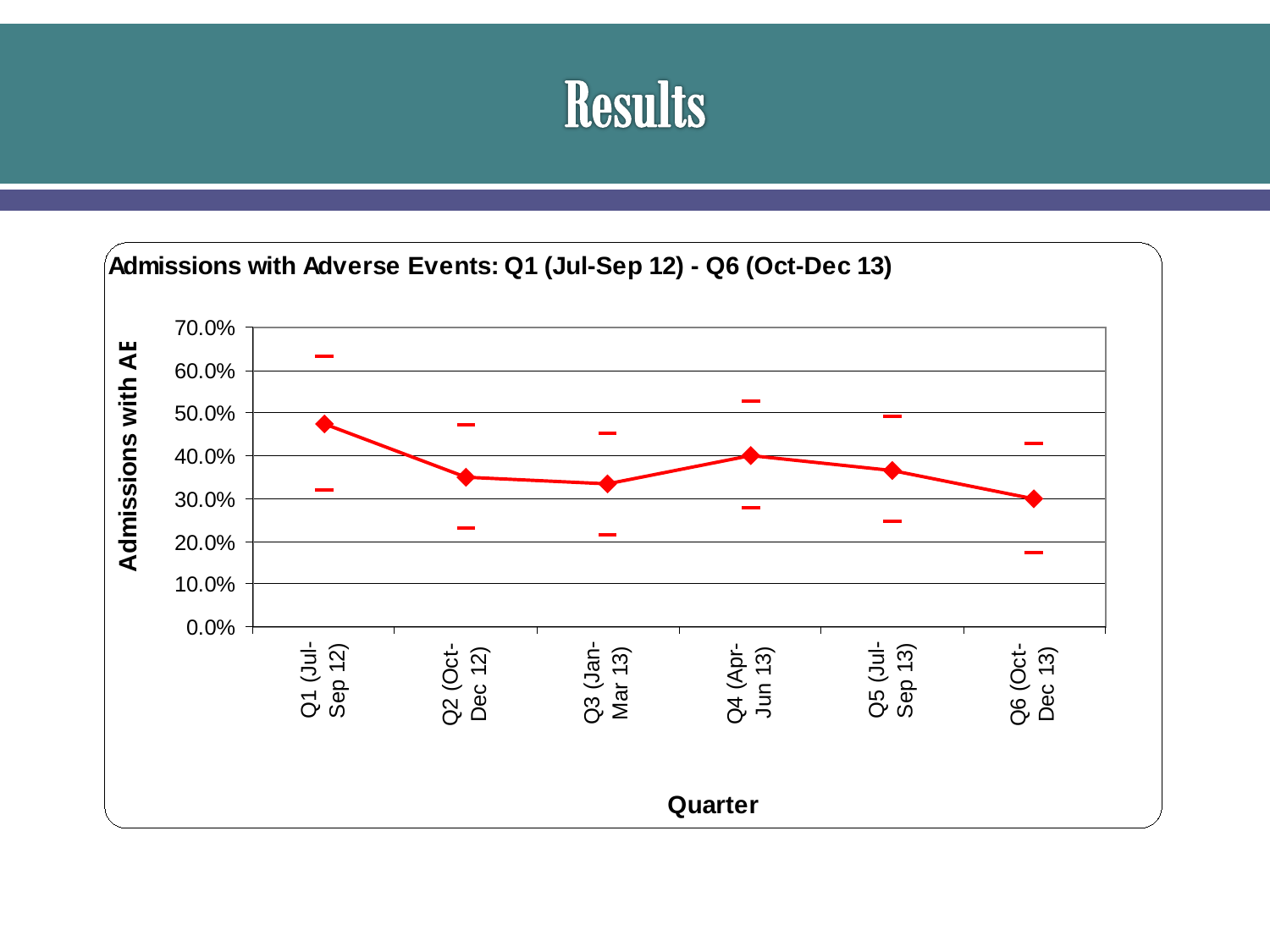## **Adverse Events by Harm Category**

#### Cycle 1 to 36 (late Jul 12 to early Jan 14)

| <b>Harm Category</b>               | <b>Adverse Events</b> | % total |
|------------------------------------|-----------------------|---------|
| <b>Medication/IV Fluids</b>        | 56                    | 35%     |
| <b>Patient Care</b>                | 27                    | 17%     |
| <b>Hospital Acquired Infection</b> | 38                    | 24%     |
| <b>Surgery or Other Procedure</b>  | 37                    | 23%     |
| Other                              | $\mathcal{D}$         | 1%      |
|                                    |                       |         |

Total 160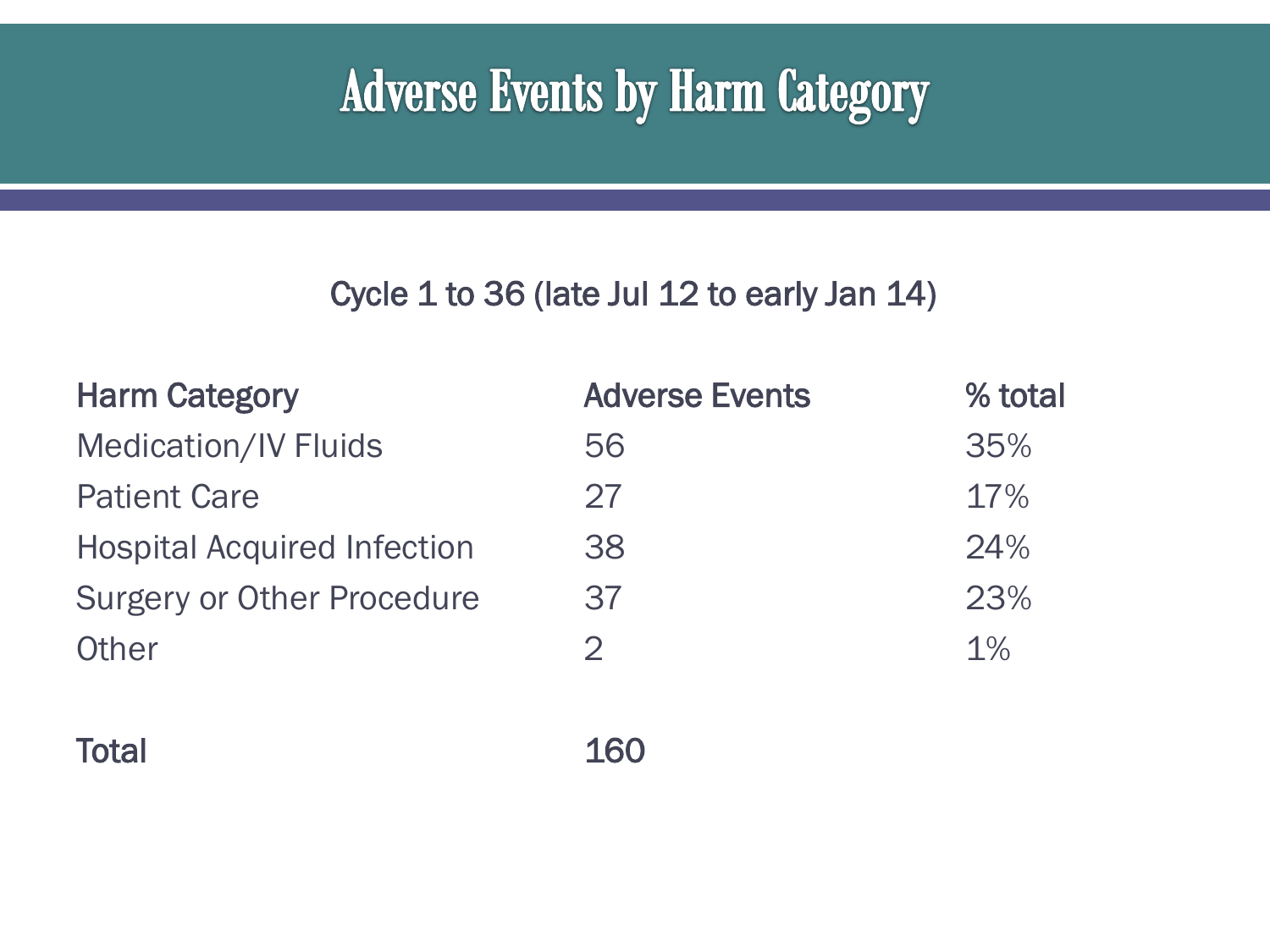#### **Adverse Events by Sub-Harm Category: Medication/IV Fluids**

| <b>Medication/IV Fluid Sub-Harm Category</b> | <b>Adverse Events</b> | % total |
|----------------------------------------------|-----------------------|---------|
| IV Volume overload/electrolyte imbalance     | 3                     | 5%      |
| Cardiac event/arrhythmia                     | 3                     | 5%      |
| <b>Renal insufficiency</b>                   |                       | 2%      |
| Allergic reaction                            | 6                     | 11%     |
| <b>Bleeding</b>                              |                       | 12%     |
| Delirium/confusion/over-sedation             | 12                    | 21%     |
| Diarrhoea                                    | 4                     | 7%      |
| Glycaemic events                             | ( )                   | $0\%$   |
| <b>Hypotension</b>                           | 4                     | 7%      |
| Nausea and vomiting                          | 9                     | 16%     |
| Constipation                                 | 4                     | 7%      |
| C. Dificile Infection                        |                       | 0%      |
| Other                                        | 3                     | 5%      |
|                                              |                       |         |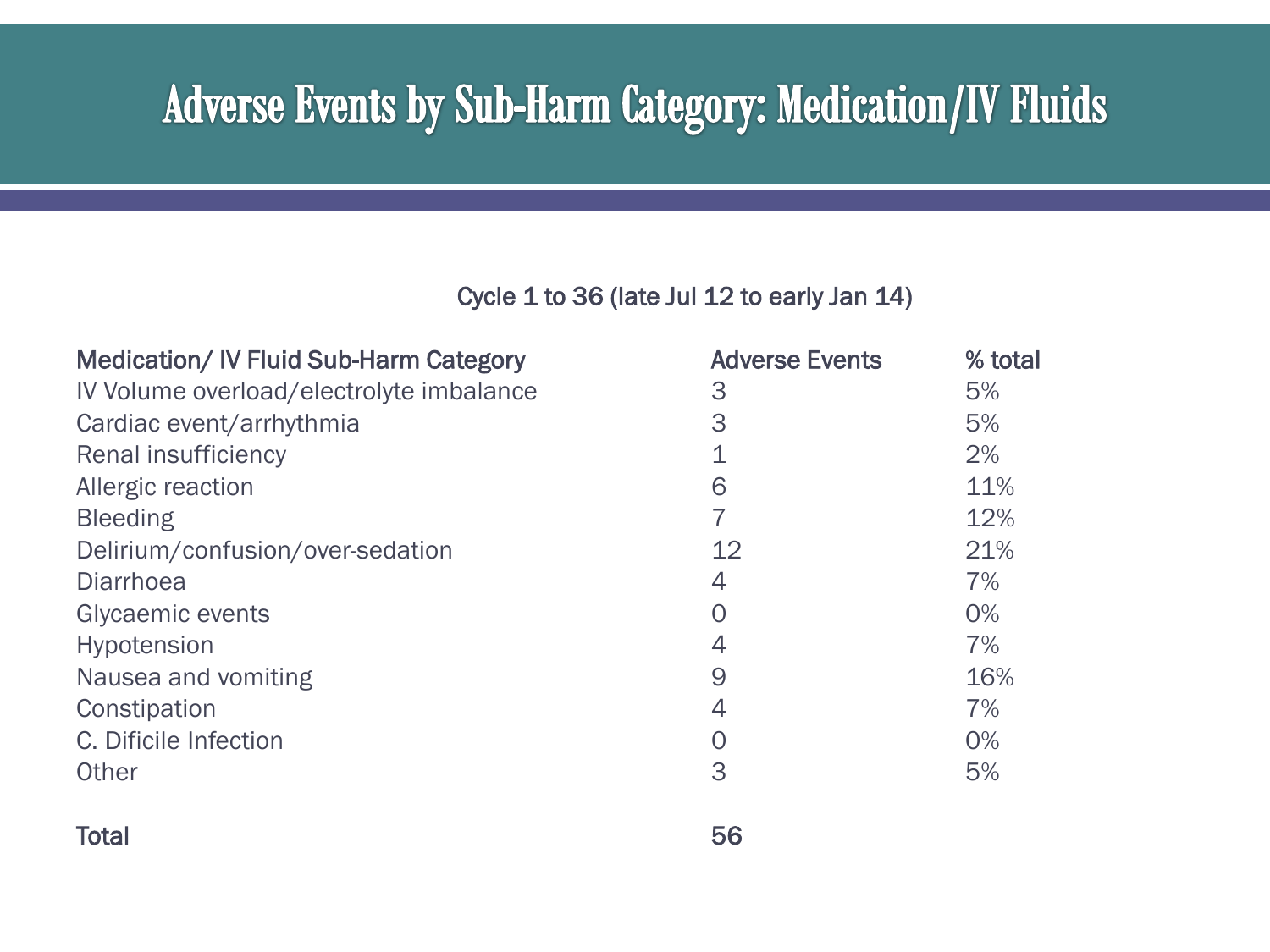# **Medications Involved in Events**

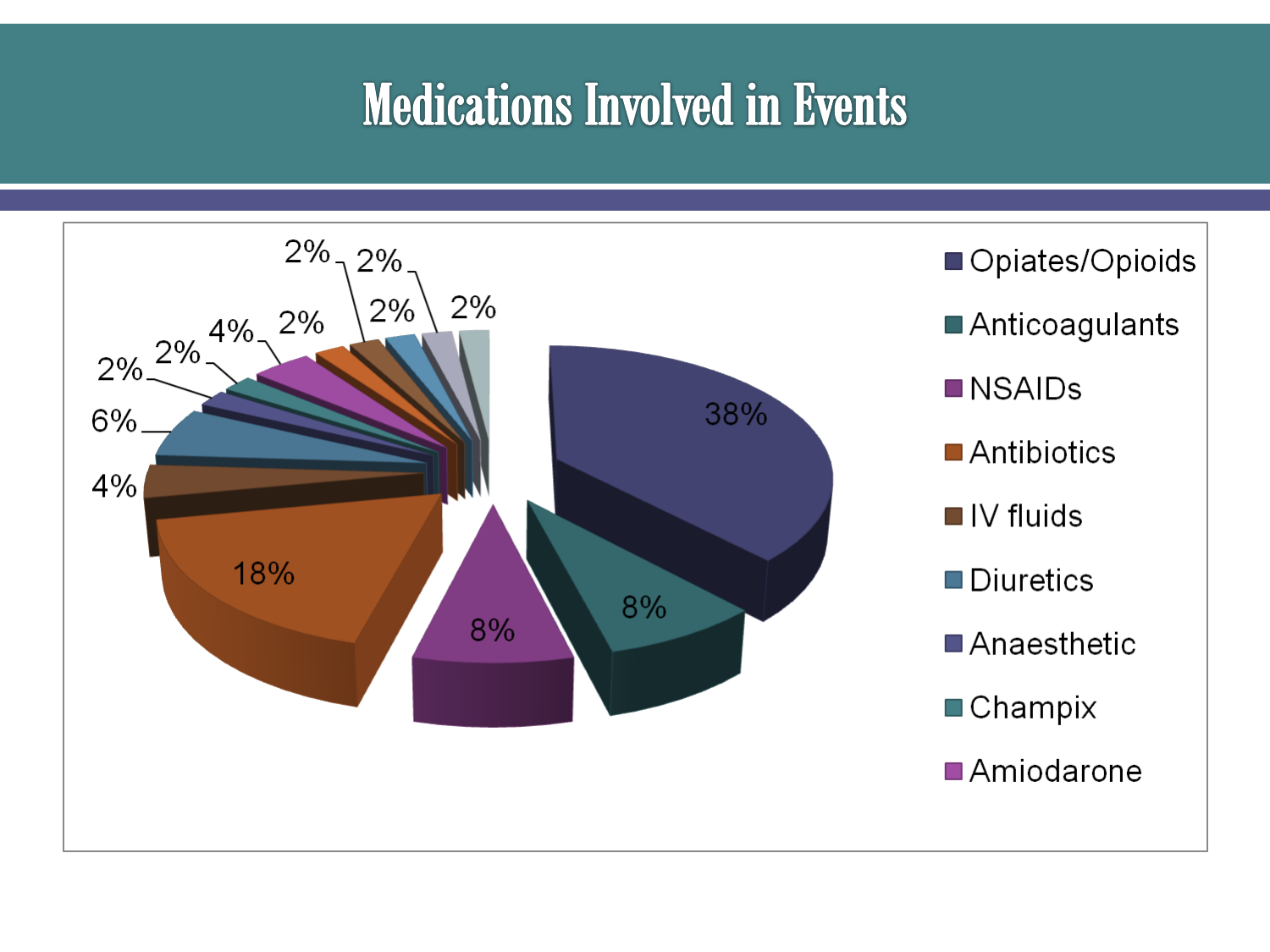# **Analysis of Opiate related Events**

| Age | Gender          | <b>Diagnosis</b>  | Drug           | <b>Adverse Event</b>             | Department |
|-----|-----------------|-------------------|----------------|----------------------------------|------------|
|     | 61f             | #NOF              | Opiates        | Delirium/Confusion/Over-sedation | Ortho      |
|     | 34f             | abdo pain         | Opiates        | Nausea/Vomiting                  | Gynae      |
|     | 85f             | abdo pain         | Opiates        | Nausea/Vomiting                  | Surgical   |
|     | 92f             | vertebral #       | Opiates        | Constipation                     | Medical    |
|     | 77f             | pseudogout        | Opiates        | Delirium/Confusion/Over-sedation | Medical    |
|     | 19 <sub>m</sub> | leg#              | Morphine       | Nausea/Vomiting                  | Ortho      |
|     | 82f             | <b>TKR</b>        | Morphine       | Hallucinations                   | Ortho      |
|     | 58f             | vertebral #       | Opiates        | Constipation                     | Ortho      |
|     | 72f             | #NOF              | Opioids        | Oversedation                     | Ortho      |
|     | 72 <sub>m</sub> | <b>TKR</b>        | Opiates        | Delirium/Confusion/Over-sedation | Ortho      |
|     | 68 <sub>m</sub> | <b>TKR</b>        | Opiates        | Allergic reaction                | Ortho      |
|     | 47 m            | pilonidal abscess | Opiates        | Nausea/Vomiting                  | Ortho      |
|     | 55 <sub>m</sub> | renal colic       | Opiates        | Low BP                           | Urology    |
|     | 76f             | #NOF              | <b>Opiates</b> | Delirium/Confusion/Over-sedation | Ortho      |
|     | 78f             | <b>THR</b>        | Opiates        | Delirium/Confusion/Over-sedation | Ortho      |
|     | 57f             | metastatic RCC    | Opiates        | Delirium/Confusion/Over-sedation | Ortho      |
|     | 85f             | fall              | Opiates        | Sedation                         | Medical    |
|     | 71 <sub>m</sub> | <b>THR</b>        | Opiates        | Nausea/Vomiting                  | Ortho      |
|     | 76 <sub>m</sub> | reduced mobility  | Opiates        | Nausea/Vomiting                  | Medical    |
|     | 76f             | #NOF              | Opiates        | Constipation                     | Ortho      |
|     | 75f             | fall              | Tramadol       | Caused fall                      | Medical    |
|     | 84 m            | elective surgery  | Tramadol       | Nausea/Vomiting                  | Ortho      |
|     |                 |                   |                |                                  |            |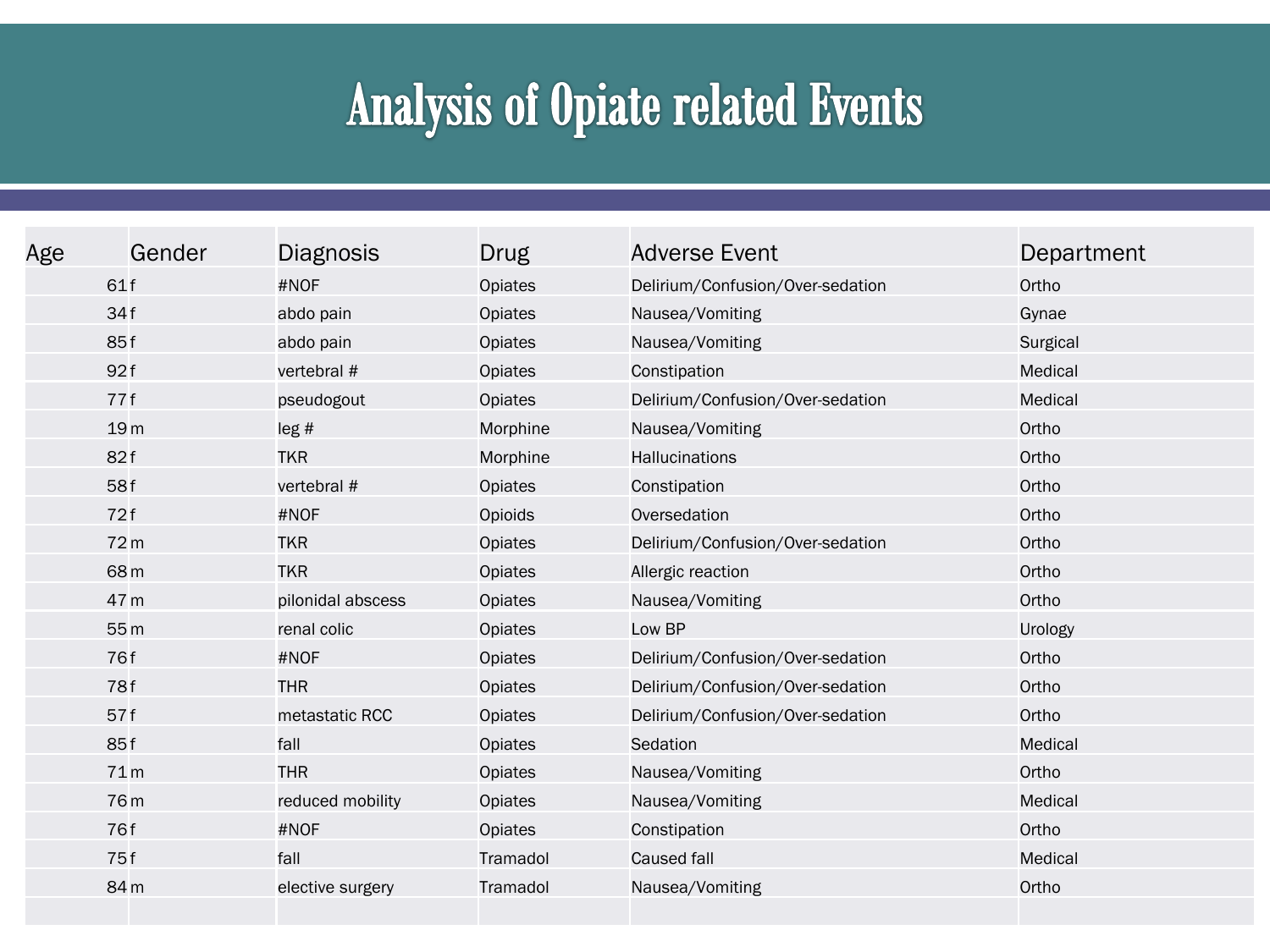#### **Adverse Events by Sub-Harm Category: Patient Care**

| <b>Patient Care Sub-Harm Category</b>  | <b>Adverse Events</b> |
|----------------------------------------|-----------------------|
| DVT/VTE                                |                       |
| Fall with no injury (observation only) | 3                     |
| Fall with injury                       | 5                     |
| Pressure injury                        | 6                     |
| Skin tear, abrasion or other breakdown |                       |
| Other                                  | 3                     |
| <b>Total</b>                           | 25                    |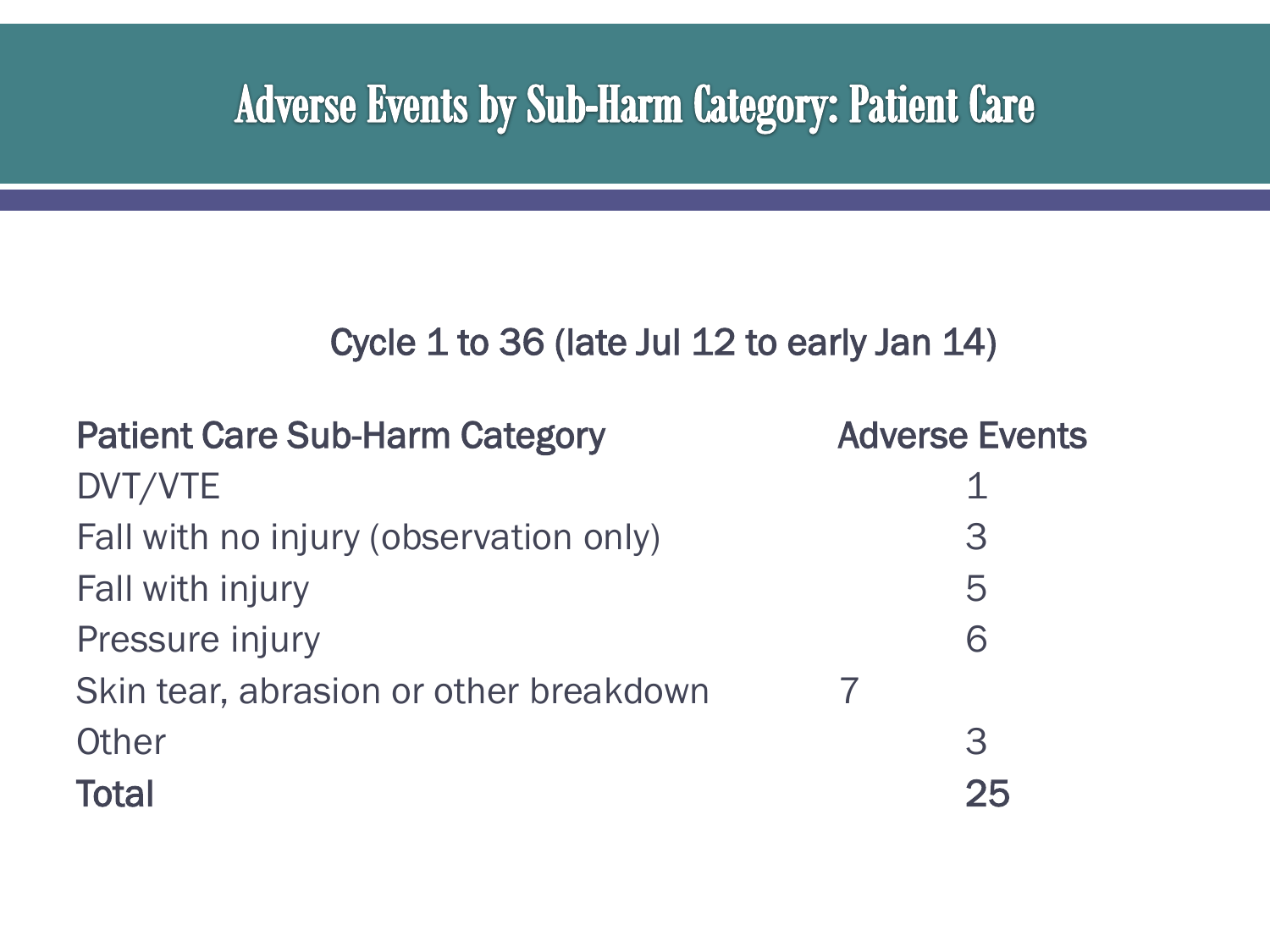## **Adverse Events by Sub-Harm Category: Hospital Acquired Infection**

| <b>Hospital Acquired Infection Sub-Harm Category</b> | <b>Adverse Events</b> | % total |
|------------------------------------------------------|-----------------------|---------|
| <b>Catheter associated UTI</b>                       | 8                     | 21%     |
| Central line associated bloodstream infection        |                       | 3%      |
| Respiratory infection (non-ventilator)               |                       | 18%     |
| Ventilator associated pneumonia                      |                       | 3%      |
| Surgical infection                                   | 14                    | 37%     |
| <b>MRSA</b>                                          |                       | 3%      |
| <b>VRE</b>                                           | O                     | $0\%$   |
| Clostridium difficile                                | $\mathcal{O}$         | $0\%$   |
| Candida Infection                                    |                       | 3%      |
| Peripheral or CV line non bloodstream infection      | 3                     | 8%      |
| Other                                                | 2                     | 5%      |
|                                                      |                       |         |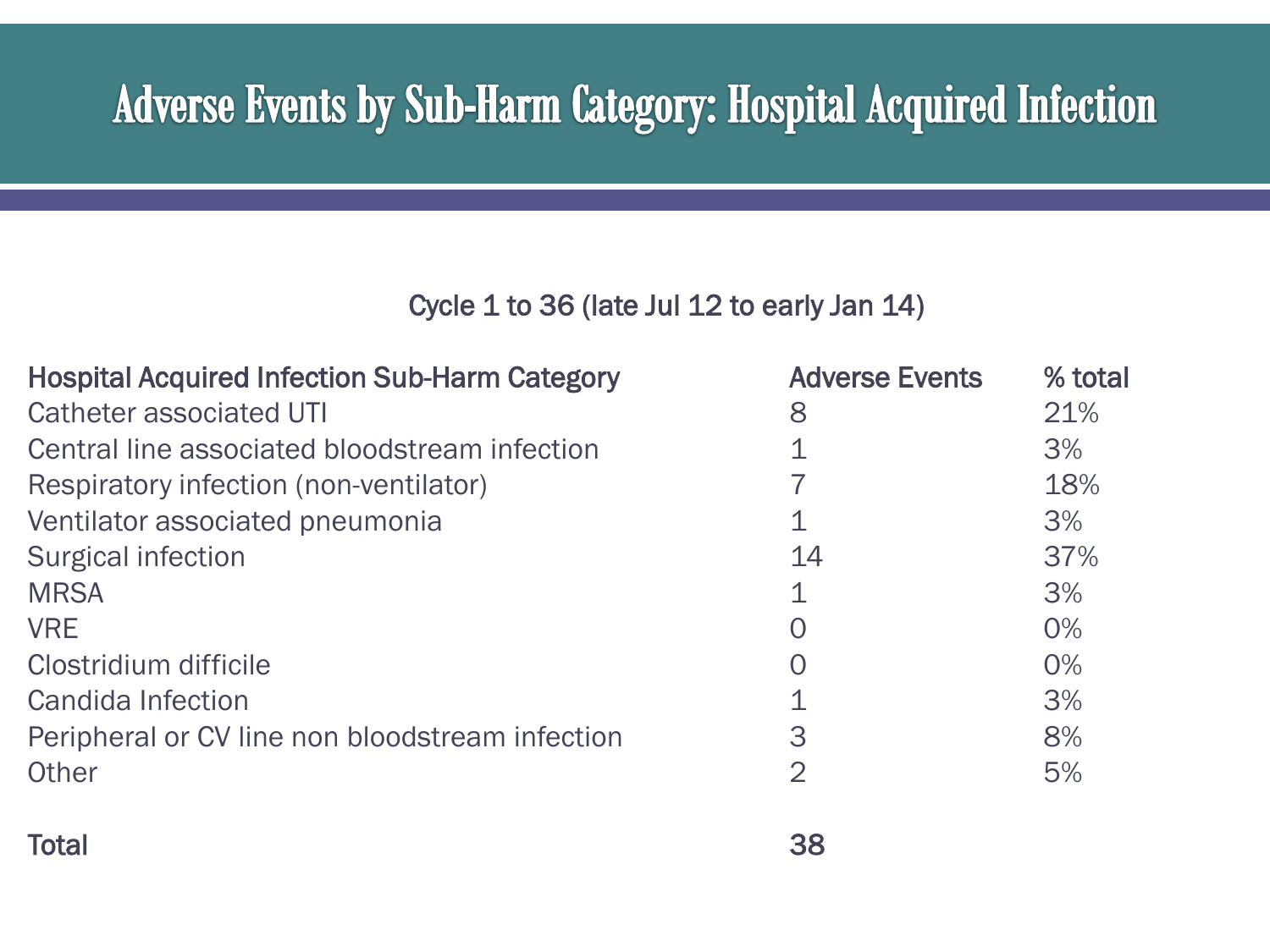### **Adverse Events by Sub-Harm Category: Surgery and Procedure**

| <b>Surgery and Procedure Sub-Harm Category</b> | <b>Adverse Events</b> | % total |
|------------------------------------------------|-----------------------|---------|
| Abnormal bleeding                              | 5                     | 14%     |
| Blood clots and other occlusions               | 4                     | 11%     |
| Cardiac complications                          | $\overline{2}$        | 6%      |
| Complications due to peripheral venous access  | 3                     | 9%      |
| Complications due to arterial access/puncture  | 1                     | 3%      |
| <b>Hypotension</b>                             | O                     | 0%      |
| Acute renal failure                            | 0                     | 0%      |
| <b>Respiratory complications</b>               | $\overline{2}$        | 6%      |
| Post-op ileus                                  | $\mathbf 1$           | 3%      |
| Radiation related injury                       | O                     | 0%      |
| Removal, repair or injury of organ             | 3                     | 9%      |
| Complications related to percutaneous access   | $\overline{O}$        | 0%      |
| Other                                          | 14                    | 40%     |
| <b>Total</b>                                   | 35                    |         |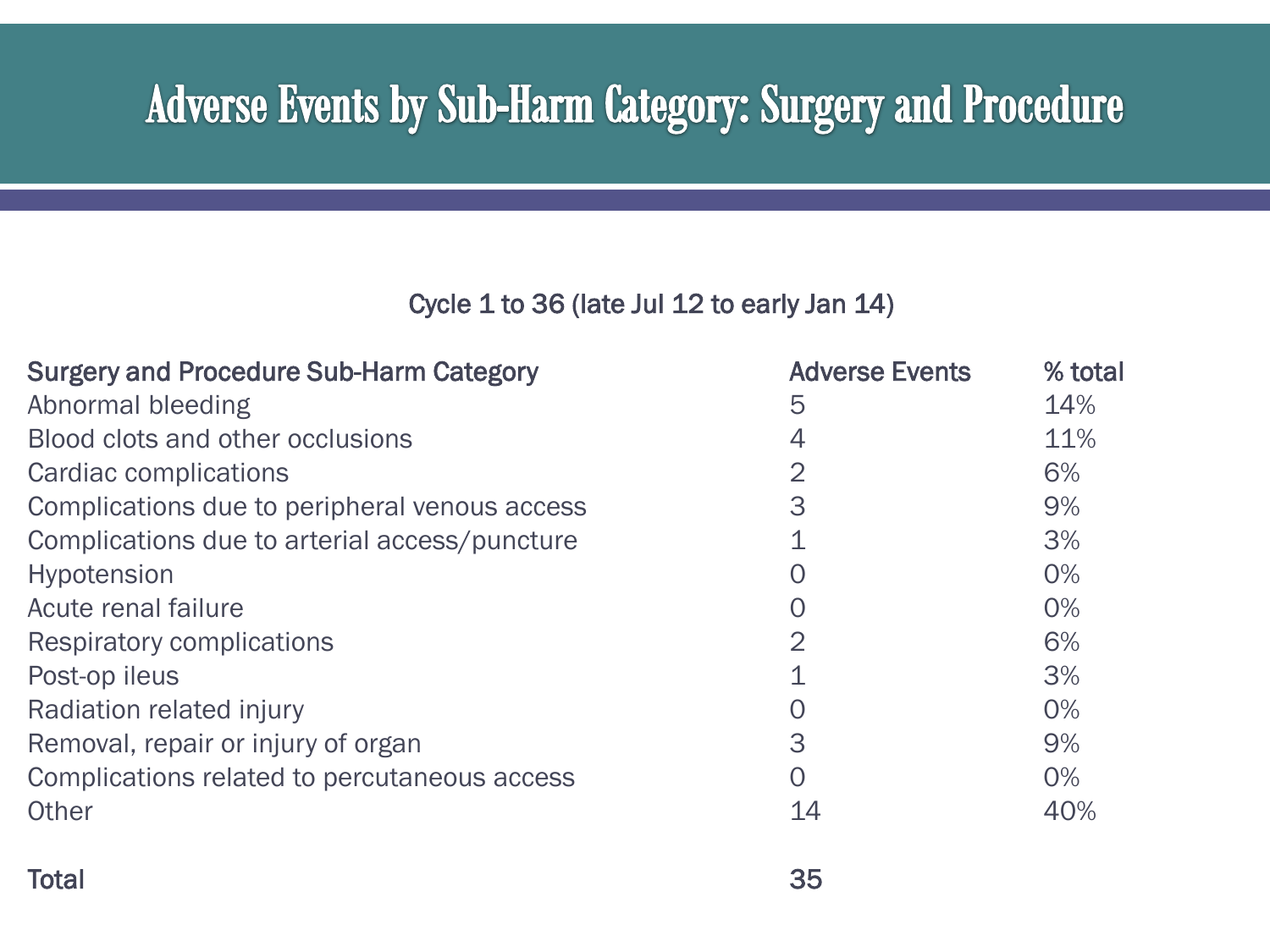# **Adverse Events by Severity**

| <b>Severity</b>                                                  | <b>Count</b> |       |
|------------------------------------------------------------------|--------------|-------|
| E: Temporary harm requiring intervention                         | 93           | 56%   |
| F: Temporary harm requiring initial or prolonged hospitalization | 69           | 41%   |
| G: Permanent harm                                                | 1            | $1\%$ |
| H: Intervention required to sustain life                         | 3            | 2%    |
| $\mathsf{I}:$ death                                              | 1            | $1\%$ |
| <b>Total</b>                                                     | 167          |       |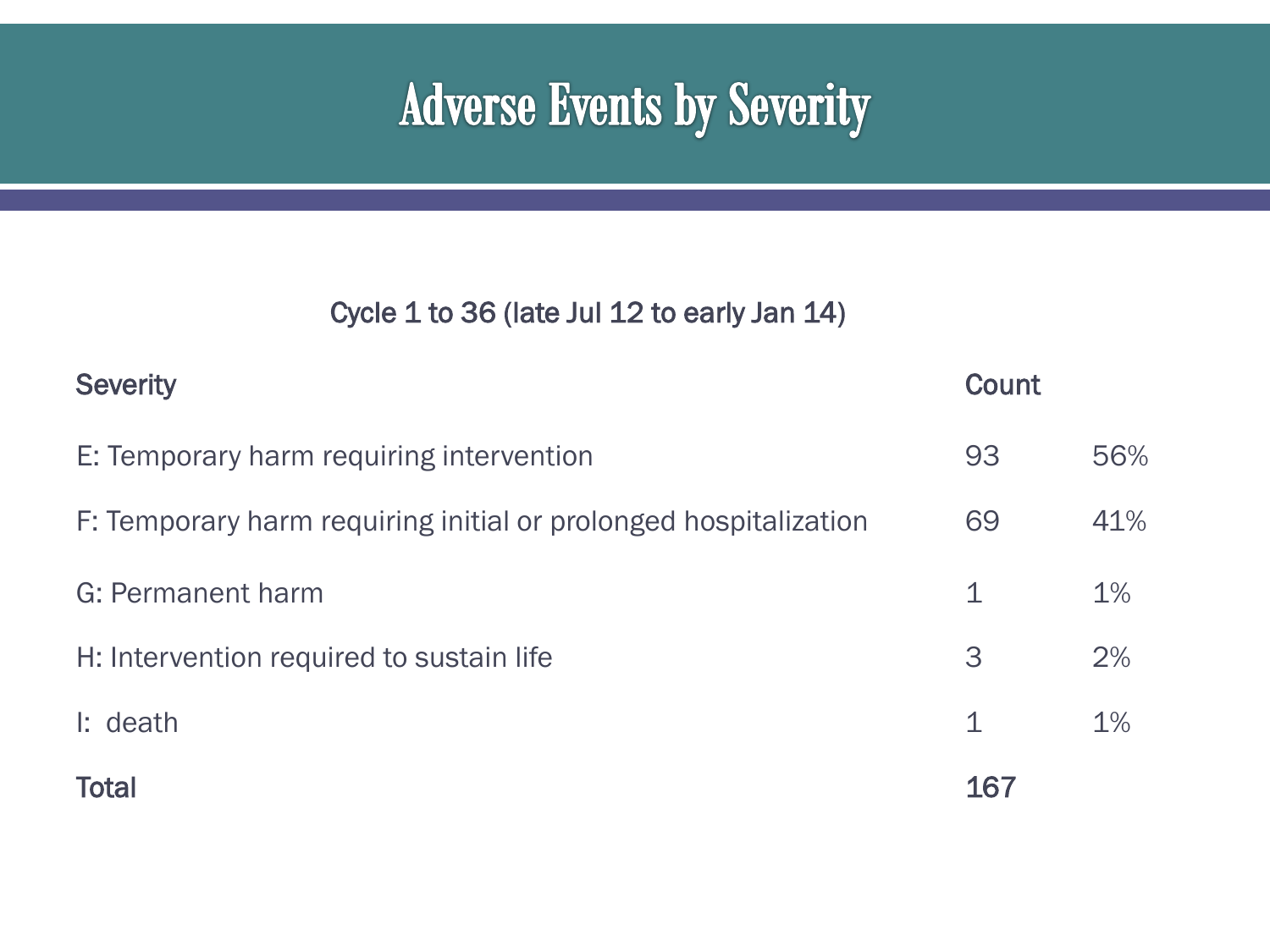## **Severe Adverse Events**

1. Category G Necrotic/infected laparotomy wound

2. Category H Re-intubation in ICU

3. Category H Respiratory arrest post-op

4. Category H Oversedation with morphine requiring naloxone

5. Category I Hospital acquired pneumonia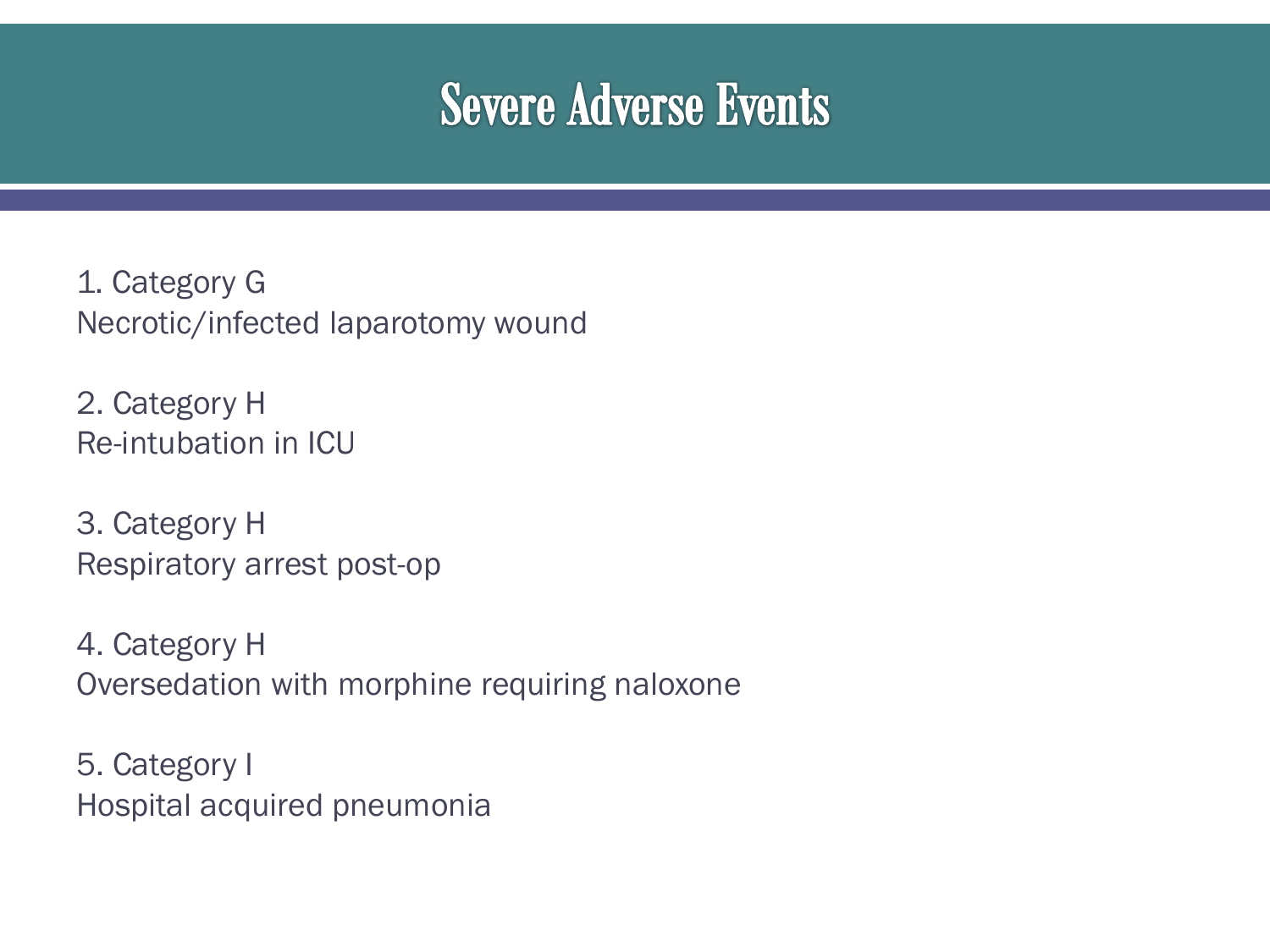#### **Adverse Events by Harm Category: Present on Admission and External Location**

| Harm Category             | Adverse Events On Admission GP   Other Hospital Rest Home Dialysis Other |    |   |   |  |
|---------------------------|--------------------------------------------------------------------------|----|---|---|--|
| Medication/IV Fluids 56   |                                                                          |    |   |   |  |
| <b>Patient Care</b>       | 27                                                                       |    |   | 5 |  |
| <b>Hospital Infection</b> | 38                                                                       | 10 |   |   |  |
| Surgery/Procedure         | 37                                                                       |    | 3 |   |  |
| Other                     |                                                                          |    |   |   |  |
| Total                     | 160                                                                      | 33 |   |   |  |